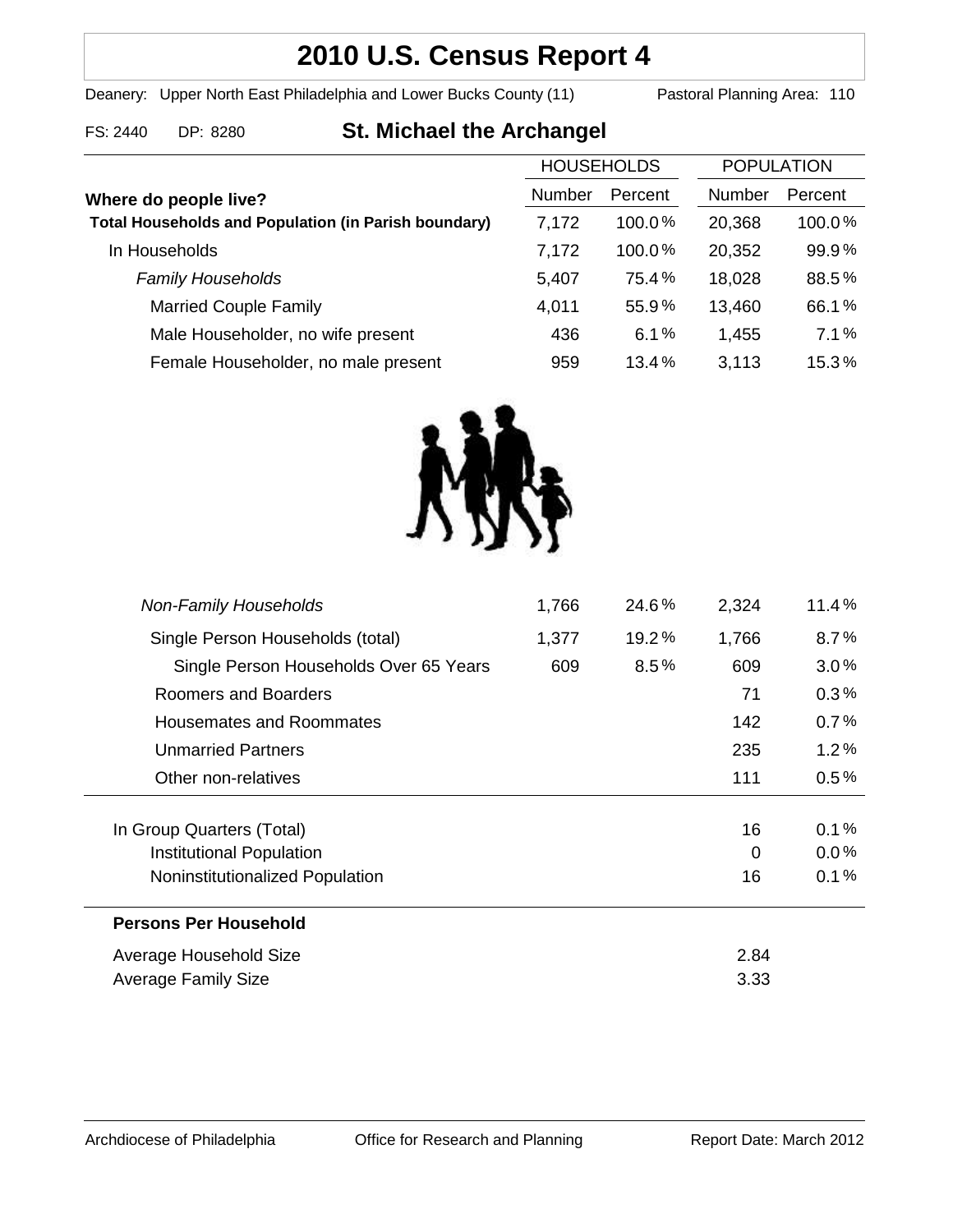### **2010 U.S. Census Report 4**

Deanery: Upper North East Philadelphia and Lower Bucks County (11) Pastoral Planning Area: 110

### FS: 2440 DP: 8280 **St. Michael the Archangel**

|                                                      |                  | <b>POPULATION</b> |  |
|------------------------------------------------------|------------------|-------------------|--|
| Where do Children - Under Age 18 Live?               | Number           | Percent           |  |
| Total Children - Under Age 18 (in Parish boundary)   | 4,693            | 100.0%            |  |
| In Households                                        | 4,693            | 100.0%            |  |
| Householder or spouse is under 18                    | 1                | 0.0%              |  |
| With Related:                                        |                  |                   |  |
| Married-Couple Family                                | 2,886            | 61.5%             |  |
| Male Householder, No Wife Present                    | 313              | 6.7%              |  |
| Female Householder, No Husband Present               | 713              | 15.2%             |  |
| <b>Other Related Householder</b>                     | 129              | 2.8%              |  |
| <b>With Non-Relatives</b>                            | 81               | 1.7%              |  |
| <b>Grandparent Householder</b>                       | 569              | 12.1%             |  |
| In Group Quarters                                    | 0                | 0.0%              |  |
| Institutionalized population                         | 0                | 0.0%              |  |
| Noninstitutionalized population                      | $\boldsymbol{0}$ | 0.0%              |  |
| Where do Adults - Age 65 and Older - Live?           |                  |                   |  |
| Total Adults - Age 65 and Older (in Parish boundary) | 2,579            | 100.0%            |  |
| In Households                                        | 2,578            | 100.0%            |  |
| Family Households:                                   | 1,890            | 73.3%             |  |
| Is Householder or Spouse                             | 1,598            | 62.0%             |  |
| With Other Relative Householder                      | 50               | 1.9%              |  |
| With Non-Related Householder                         | 10               | 0.4%              |  |
| is Parent                                            | 169              | 6.5%              |  |
| is Parent-in-Law                                     | 64               | 2.5%              |  |
| In Non-family Households:                            | 688              | 26.7%             |  |
| Male Living Alone                                    | 168              | 6.5%              |  |
| Male not Living Alone                                | 15               | $0.6\%$           |  |
| Female Living Alone                                  | 441              | 17.1%             |  |
| Female not Living Alone                              | 29               | 1.1%              |  |
| Other                                                | 34               | 1.3%              |  |
| In Group Quarters                                    | 1                | 0.0%              |  |
| Institutionalized population                         | 0                | 0.0%              |  |
| Noninstitutionalized population                      | 1                | 0.0%              |  |
| Housing Units in the Parish boundary                 |                  |                   |  |
| <b>Total Housing Units</b>                           | 7,382            | 100.0%            |  |
| Occupied                                             | 7,172            | 97.2%             |  |
| Owner-Occupied                                       | 6,049            | 81.9%             |  |
| Renter-Occupied                                      | 1,124            | 15.2%             |  |
| Vacant                                               | 210              | 2.8%              |  |

Archdiocese of Philadelphia **Office for Research and Planning** Report Date: March 2012